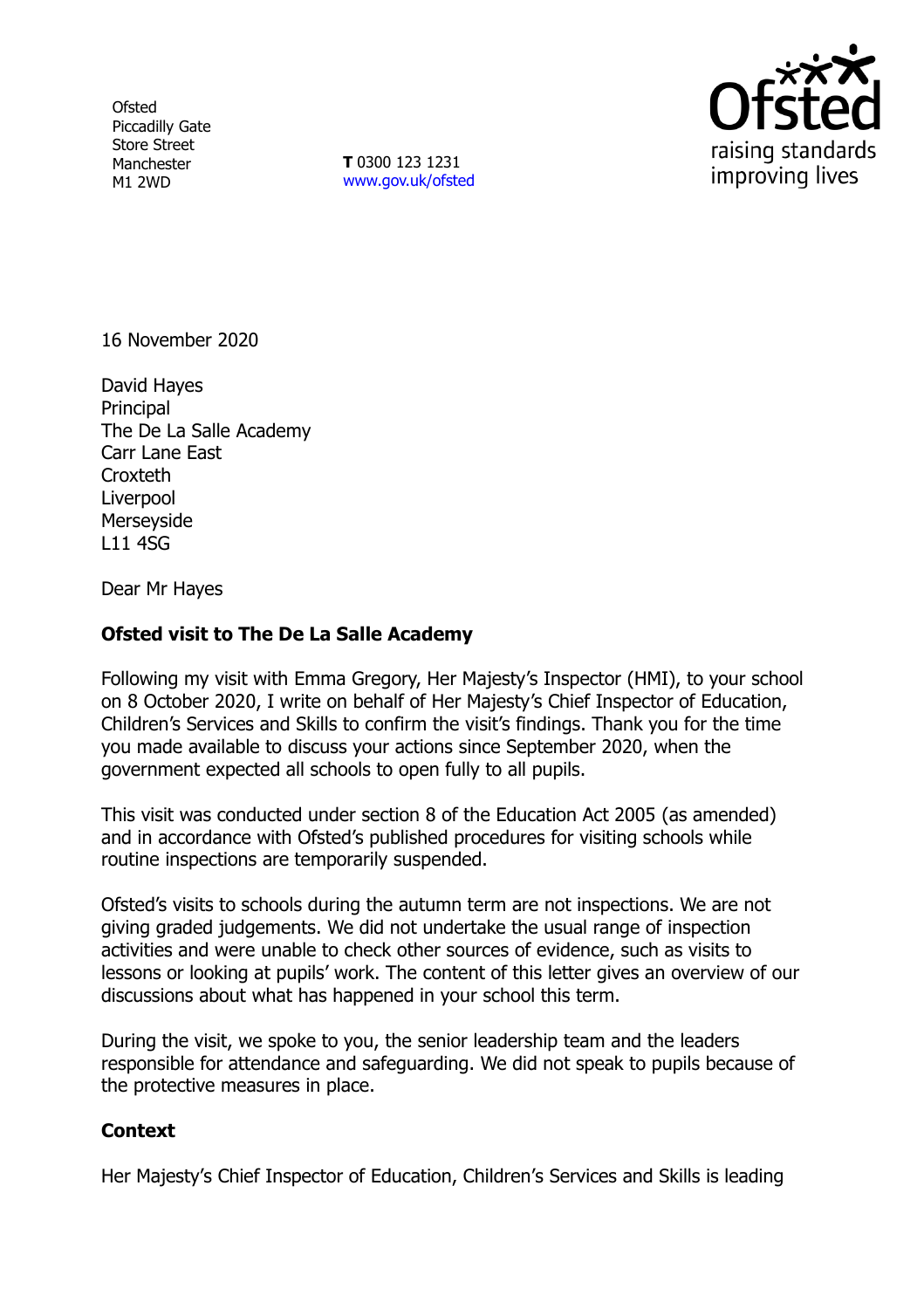

Ofsted's work into how England's education system is managing the return to full education for pupils, following an extended break in formal schooling due to the COVID-19 (coronavirus) pandemic.

In undertaking this focused work, HMI are visiting a broad range of schools. HMI will visit a sample of:

- approximately 1,200 schools across all Ofsted grades (outstanding, good, requires improvement and inadequate)
- maintained schools, academies and free schools, special schools and centres of alternative provision, including those in cities, and coastal, town or rural communities.

The information from this visit will feed into Ofsted's national reporting so that the insights can be shared with the government and the education sector. We did not find any significant concerns during the visit. In such a case, an inspection report would be published on our website and available to parents and carers.

We did not consider your response to COVID-19 during the spring and summer terms 2020, when the school was not open to all pupils.

## **From this visit, inspectors noted that:**

- You opened the school to all pupils on 7 September 2020. Pupils are expected to attend full time.
- Pupils' attendance is broadly in line with the school's normal attendance rates for this time of the year.
- All pupils are being taught their usual range of subjects. You explained to us how you have adapted the personal, social, health and economic education curriculum. You informed us that this is to prioritise support for pupils' mental health and well-being as they settle back into school.
- In Years 7, 8 and 9, you have changed the order in which you deliver topics in some practical subjects, such as design and technology. You expect that pupils will learn the full content in these subjects by the start of the summer term 2021.
- **Pupils in Years 10 and 11 are continuing with all of their chosen GCSE and** vocational subjects. You have extended the school day for Year 11 pupils, to prepare them for their external examinations in 2021.
- You have plans in place for teachers to check what pupils know across all subjects later this term. You explained to us that you will use this information to identify what pupils may have missed during the period when schools were only open to some pupils due to COVID-19 restrictions. The content of subject